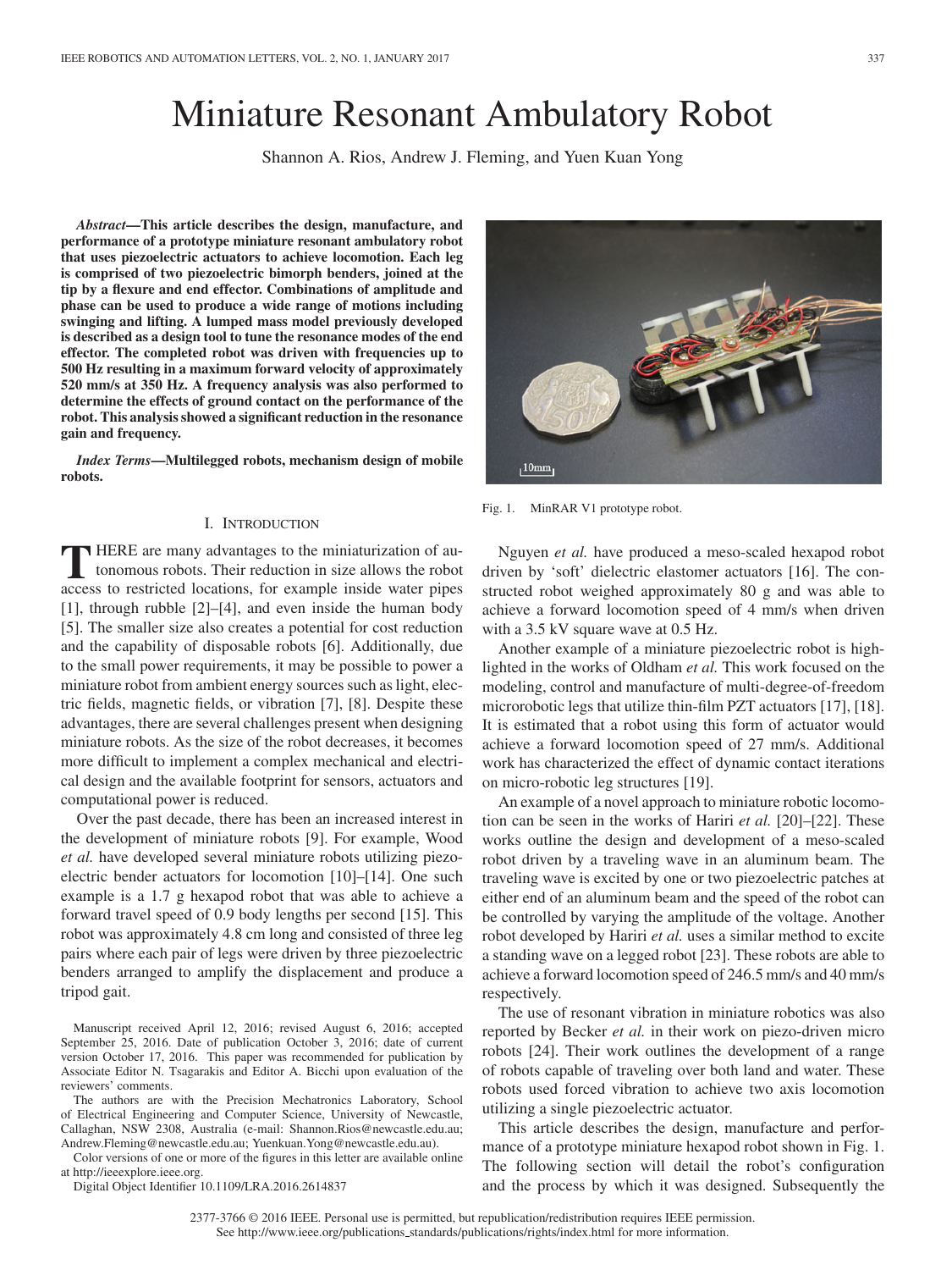

Fig. 2. MinRAR leg configuration.

construction methodology and electrical configuration are described followed by a detailed description of the control methodology and driving signals for the robot. Lastly the experimental method is described and the article is concluded with a comparison to similar existing miniature robots.

#### II. CONFIGURATION

The Miniature Resonant Ambulatory Robot (MinRAR V1), shown in Fig. 1, is a six legged robot approximately 50 mm in length that utilizes piezoelectric bimorph benders to produce a walking motion. Each leg consists of two bimorph benders mounted side-by-side and joined at the tip by a flexure and endeffector. A walking motion is achieved when the two benders are driven 90◦ out-of-phase. This phase difference is henceforth referred to as the 'step-phase'.

The robot's leg configuration, shown in Fig. 2 was previously described in [25], where it was found that if the first and second resonance modes were made to overlap, a walking motion could be produced at resonance. This work also identified a lumped mass model that was used to design the flexure and end-effector so that the first two resonance modes were as close as possible.

## III. DESIGN & CONSTRUCTION

# *A. Leg End-Effector Design*

In the interest of rapid prototyping, the leg end-effectors and body of the robot were 3-D printed using an ABS FDM printer. This technique allowed for custom shapes to be rapidly created but limited the minimum feature size to 0.5 mm. This restricts the number of parameters that can be changed to modify the resonance modes of the robot. Due to these limitations, the focus of the end-effector design was to maximize the lifting and swinging displacement for locomotion.

Dimensions of the end-effector and flexure are listed in Fig. 3. These dimensions were chosen as a reasonable starting point that would produce sufficient swing and lifting motions in the leg when driven below resonance and provide a moderately close matching of the first and second resonance modes. Fig. 4 shows the maximum available work space of the end effector;



Fig. 3. Leg schematic, all dimensions in mm.



Fig. 4. Approximate operational space of the prototype leg end-effector in 3-D.

however, when driven 90◦ out-of-phase, the effective maximum displacements are 51  $\mu$ m in the y-axis, 330  $\mu$ m in the x-axis and 295  $\mu$ m along the z-axis.

The lumped mass models described in [25] comprise equations that describe the effective stiffness and mass for a given degree of freedom. These have been modified slightly to account for the stiffer plastic flexure. For the x-axis rotational DoF or 'swinging' DoF, the effective rotational stiffness  $(J_x)$ and rotational inertia  $(I_x)$  is,

$$
J_x = \frac{J_{\rm Fx} J_{\rm Px}}{J_{\rm Fx} + J_{\rm Px}}, I_x = I_{\rm Px} B^2 + \frac{I_L}{2}
$$
 (1)

$$
B = \frac{J_{\text{Fx}}}{J_{\text{Fx}} + J_{\text{Px}}},\tag{2}
$$

where the subscripts  $F$ ,  $P$  and  $L$  refer to the flexure, bender and leg respectively.

The other DoF of interest is the rotation about the z-axis or 'lifting' DoF. The effective stiffness and inertia for this DoF is,

$$
J_z = \frac{J_{\rm Fz} J_{\rm Pz}}{J_{\rm Fz} + J_{\rm Pz}}, I_z = I_{\rm Pz} C^2 + \frac{I_L}{2},\tag{3}
$$

$$
C = \frac{J_{\mathrm{Fz}}}{J_{\mathrm{Fz}} + J_{\mathrm{Pz}}}.\tag{4}
$$

The reason for the difference between this result and the work of [25] is that the stiffness of the flexure is closer to that of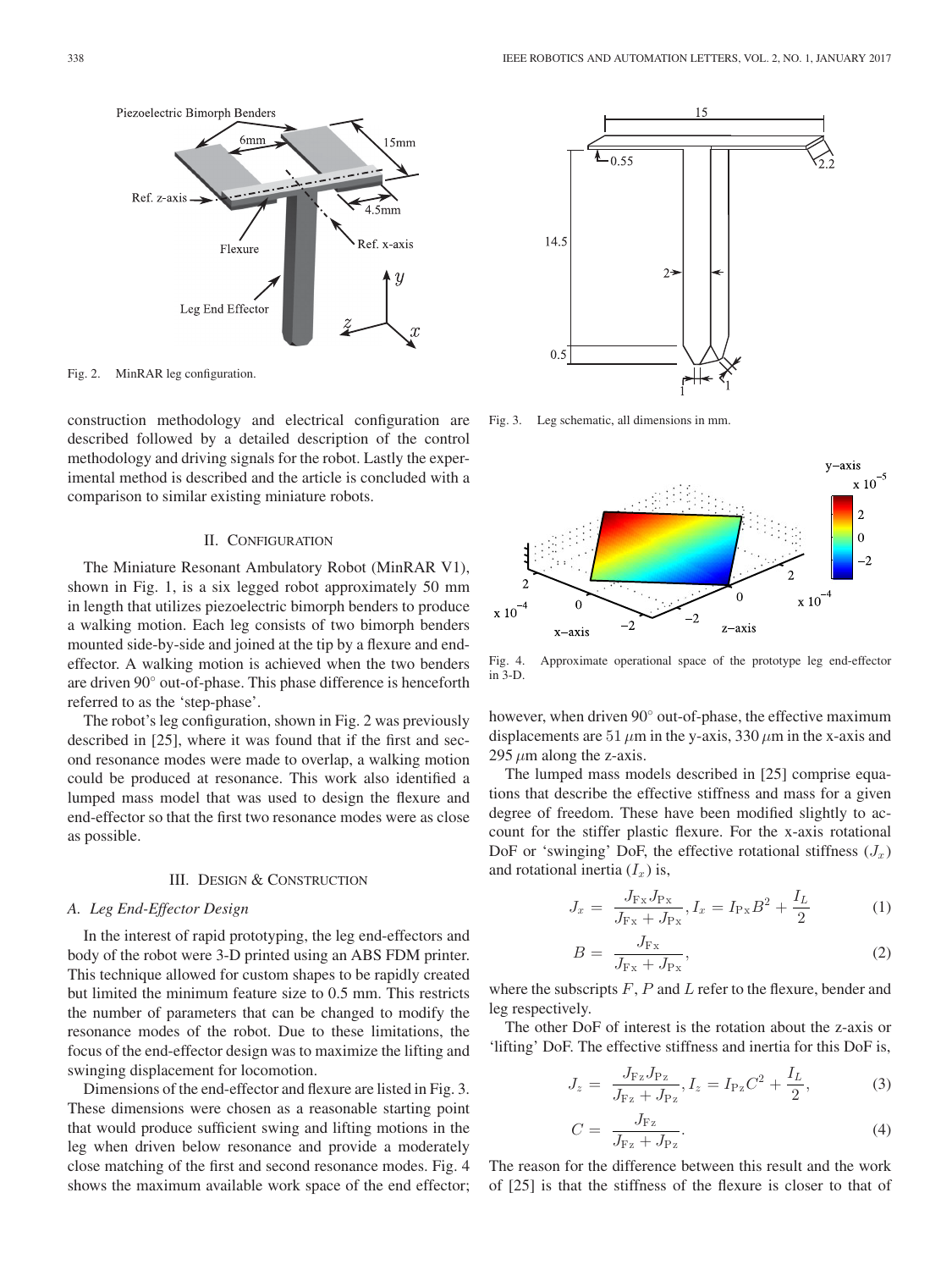

Fig. 5. Actuator wiring diagram.

the bender and therefore the bender stiffness must be taken into account. It is also important to note that the over constrained nature of the system is not accounted for in this model. Specifically, the stretching of the flexure as well as any side bending or twisting of the actuator is ignored. Additionally, S-shaped bending of the actuator can also be ignored since the added stiffness of the flexure across the tip of the actuator is minimal.

Using  $f = \frac{1}{2\pi} \sqrt{\frac{J}{I}}$  and the above equations for stiffness and inertia, the resonance frequency for lifting and swinging DoFs are approximately 566 Hz and 655 Hz respectively. A finite element analysis was also performed using ANSYS which predicts the first and second resonance modes to occur at 666 Hz and 672 Hz respectively.

# *B. Assembly*

The body of MinRAR V1 was printed in two halves to allow the piezoelectric actuators to be affixed between them using two-part epoxy. In order to improve leg lift height, the legs were mounted at an angle of 30◦ to make use of the high displacement along the x-axis. The leg end-effectors were glued to the tips of the actuators using a high strength epoxy glue and a specialized mount to hold the legs in place during assembly. A PCB was mounted on top of the robot to breakout the drive signals for each piezoelectric actuator as per Fig. 5.

One downside to this construction method is that approximately 3 mm of the piezoelectric bender must be embedded into the body of the robot to properly mount the actuators. In addition, the soldered wire connection on each actuator makes precise mounting difficult. As a result, the piezoelectric actuators may not be perfectly aligned to each other. Consideration has not been given to the fatigue life of the robot; however, by following manufacturing principles outlined in [26] the reliability of the robot could be improved.

## *C. Electrical Configuration*

Control of the prototype robot is achieved using three drive signal pairs comprised of the main, left and right signals and three 180◦ out-of-phase complementary drive signals. Fig. 5 shows the electrical wiring diagram for the piezoelectric actuators. The three primary drive signals were generated using a National Instruments MyRio microcontroller with analog inputs to control the frequency, phase and peak-to-peak amplitude. An additional PCB was designed to create the three 180◦ out-of-phase auxiliary drive signals using simple op-amp inverting amplifiers.

The actuators are 15 mm  $\times$  4.5 mm  $\times$  0.4 mm PZT-5A bimorph benders supplied by Piezo Systems. These actuators were driven using the biased bipolar driving method. This method was chosen as it produces the largest possible deflection by utilizing the maximum positive and negative electric fields [27]. The piezoelectric material has a maximum permissible driving voltage of up to 200 V or down to −50 V as calculated from the maximum polling and coercive field strengths for the material. When driven with a sine wave at these voltages and off resonance, the expected power draw will be approximately 7.1 mW/Hz based on the PiezoDrive.com power calculator. The high voltage drive signals for these actuators were generated by two three-channel high voltage amplifiers custom built in the Precision Mechatronics Lab.

#### IV. CONTROL METHODOLOGY

The ambulatory motion of the hexapod is created by driving the robot with a tripod gait [28]. In the tripod gait, legs are operated in two groups of three that are 180◦ out-of-phase with each other, nominally a primary and an inverted set of drive signals. The tripod gait provides a high speed statically stable walking gait with a minimal number of drive signals required. As well as the pair of tripods drive signals, a further distinction needs to be made between the left-hand and right-hand side legs so that the robot can perform turns. This results in a set of six drive signals; these are the main, left and right primary drive signals and their corresponding inverse signals as described in the previous section.

As previously mentioned, the step-phase is the phase difference between the main drive signal, and the left or right hand drive signals. The step-phase controls the proportion of lift and swing that occurs during each step cycle. For example, when the step-phase is  $0^\circ$ , the actuators for each leg are moving in sync and therefore the only motion that is produced is lifting. Similarly, if the step-phase is 180◦, the motion of the actuators will cause the leg to produce a pure swinging motion. Nominally a 90◦ step-phase will produce an even combination of lifting and swinging motion which will create an ambulatory motion in the robot. Increasing the step-phase will increase the length of each step and therefore the speed of the robot; however, this will reduce the maximum leg lift height. A controller should be used to optimize the step-phase for maximum step distance and velocity based on the gross mass of the robot and the roughness of the surface.

To drive the robot in a straight line, the step-phase of the left and right hand side drive signals must be equivalent. The robot can also be made to turn left or right by reducing the step-phase of the left or right side legs while maintaining the other side. For example, for the robot to turn left, the left side legs can be driven in a pure lifting motion with a step-phase of  $0°$  while the right side legs are driven with a standard 90◦ step-phase. The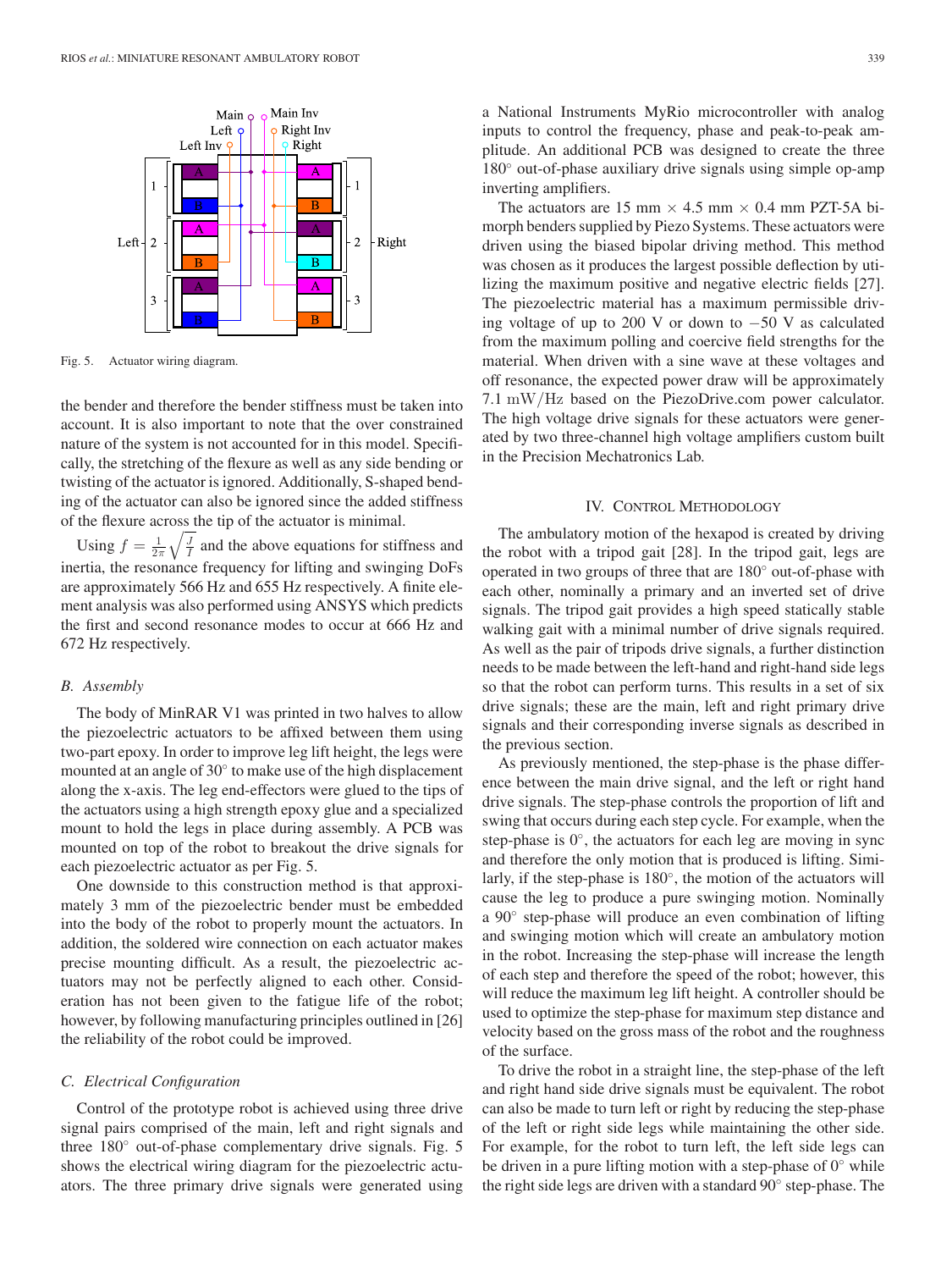

Fig. 6. Drive signal diagram.



Fig. 7. Mode shapes of the first and second resonance modes.

TABLE I MEASURED RESONANCE FREQUENCIES AND MAGNITUDE FOR EACH LEG

| Leg      | 1st Mode |                   | 2nd Mode |                  |
|----------|----------|-------------------|----------|------------------|
|          | Freq     | Mag (um/V)        | Freq     | Mag (um/V)       |
| Left 1   | 558 Hz   | 10.1 dB           | 701 Hz   | 9.2 dB           |
| Left $2$ | 677 Hz   | $14.8 \text{ dB}$ | $772$ Hz | 9.2 dB           |
| Left $3$ | 596 Hz   | 8.6 dB            | 715 Hz   | $9.3 \text{ dB}$ |
| Right 1  | 689 Hz   | $13.1 \text{ dB}$ | 808 Hz   | $9.8 \text{ dB}$ |
| Right 2  | 509 Hz   | 8.1 dB            | 585.9 Hz | 10.1 dB          |
| Right 3  | 578 Hz   | 9 dB              | 728 Hz   | 9.5 dB           |

robot can also be made to turn on the spot by reducing the stepphase below 0° such that  $\phi_{\text{left}} = -\phi_{\text{right}}$ , that is, the left legs are moving forward, and the right hand legs are moving backwards, or visa versa. Similarly, if the left and right hand side legs are driven with an equivalent negative step-phase, the robot will walk backwards. Fig. 6 shows the corresponding drive signals for producing forward, turning left and turning right motion.

## V. PERFORMANCE

The performance of MinRAR V1 was measured by carrying out a frequency response analysis on each leg in free air. A pseudo-random noise signal was applied to one piezoelectric actuator in each leg with the other actuator open circuit. The displacement was measured using a Polytec scanning vibrometer. Fig. 7 shows the mode shapes for the first and second resonance modes. As predicted, the first mode produces a lifting motion and the second mode produces a swinging motion.

The frequency and magnitude of the first and second resonance modes for each leg are listed in Table I. The frequency response correlates reasonably well with the analytical results



Fig. 8. Forward velocity of robot from 1 to 500 Hz with a 90 $^{\circ}$  step phase.

in Section III with some legs matched more closely than others. The principle cause of variations between the legs is the imperfect mounting of the piezoelectric actuators. This creates variations in the free length, stiffness, and the separation distance between the actuator pairs. There is also some added twisting stiffness in the piezoelectric actuator that isn't taken into account in the lumped mass model that effects the rotation about the x-axis DoF. Lastly, variation in the  $d_{31}$  constant and the modulus of elasticity occur when under high electric field and strain [26]. These changes could also be the cause for the discrepancy between the predicted and measured resonances.

# *A. Low Frequency Operation*

The low frequency operation was characterized by driving the robot over a distance of 30 cm on a hard flat surface with a sprayed rubber coating. The robot was filmed at 50 fps using a DSLR camera. The frequency was increased in 10 Hz increments, starting at 1 Hz up to 50 Hz, then in 50 Hz increments up to 500 Hz and plotted in Fig. 8. The response is mostly linear, however a peak in the curve is observed at approximately 350 Hz. By driving the robot at this frequency the legs are able to achieve larger displacements and therefore the robot was able to travel faster.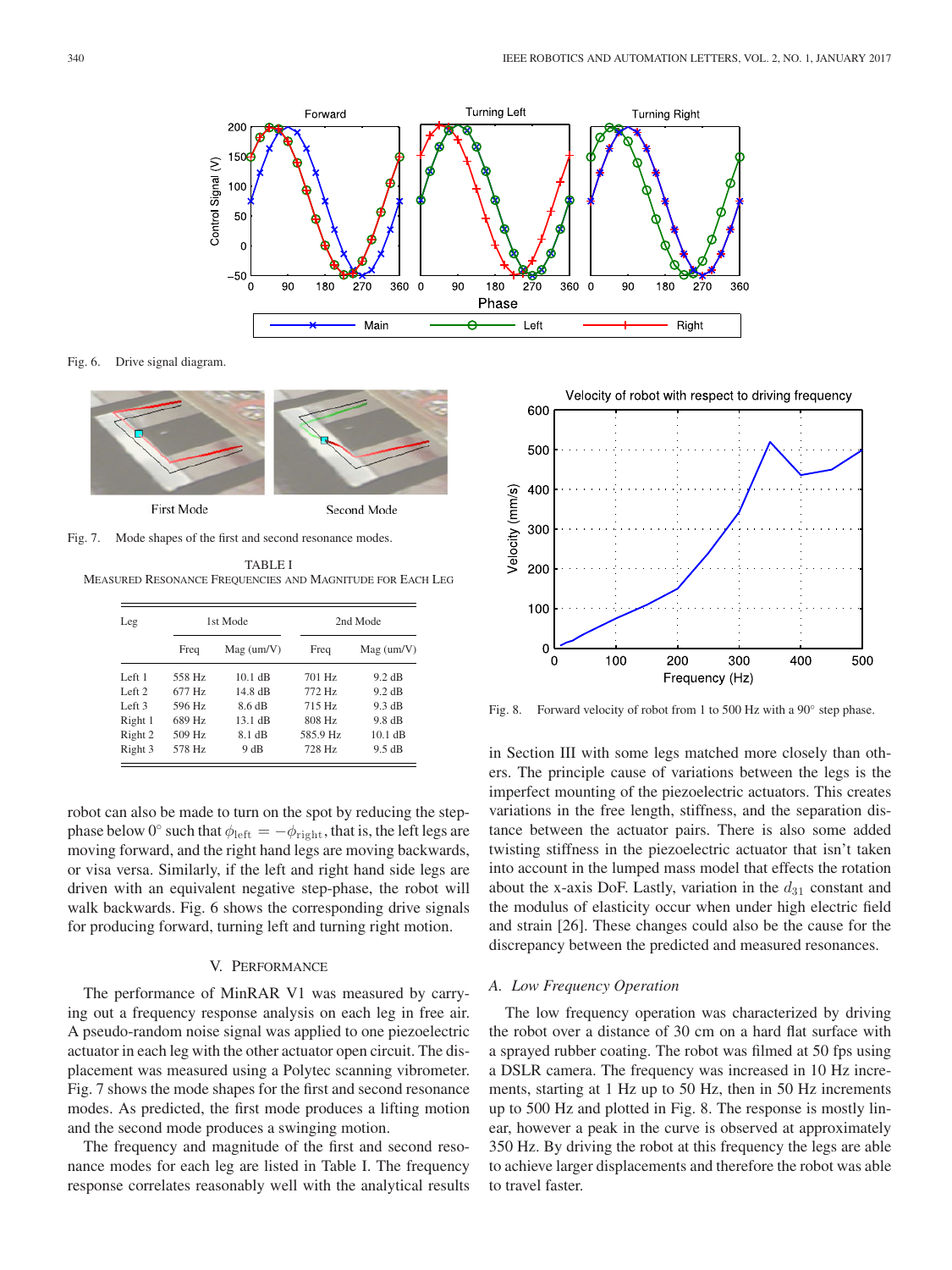$t=0s$ 

 $= 0.4$ 



 $t=0.2s$ 

 $=0.6$ 



Fig. 10. Forward velocity of robot when driven at 250 Hz with a step-phase of 0◦ to 180◦.

When the robot was driven with frequencies above 300 Hz, some observable loss of traction occurred during start-up. This slipping effect can be mitigated by increasing the coefficient of friction by coating the tip in a rubberized paint or by controlling the acceleration of the robot from a static position. Fig. 9 shows the velocity-frequency test that was performed on MinRAR V1 at 250 Hz driving frequency, with 0.2s intervals between still frames and a step phase of 90◦.

The relationship between step-phase and velocity was also explored. A test was performed by driving the robot at a frequency of 250 Hz and increasing the step-phase in 10◦ increments from 0◦ to 180◦. Fig. 10 shows the measured and predicted velocity. The calculated velocity was found from,

$$
v = 2d_{\text{swing}} \left( 1 - \frac{d_{\text{lift, grad}}}{d_{\text{lift, max}}} \right) f,\tag{5}
$$

where  $d_{\text{swing}}$  is the maximum leg swing distance of each leg for a given phase,  $d_{\text{lift,gnd}}$  is the lift height required to achieve ground clearance,  $d_{\text{lift,max}}$  is the maximum leg lift height for a given phase and f is the frequency. If  $d_{\text{lift,grad}} > d_{\text{lift,max}}$ then  $v = 0$ .

The experimental and analytical results for velocity compared to frequency align reasonably well. The curves show a peak in the velocity at approximately 110◦. The primary reason for the differences between the two curves is a stick-sip effect [29] between the end effector and the ground. This effect causes forward motion to occur while both feet are still touching the ground. An additional source of discrepancy is the variations in actuator mounting and free length.

There are two properties that strongly affect the velocityphase relationship, the minimum leg lift height  $(d_{\text{lift},\text{end}})$  for ground clearance, and the frictional properties of the leg/ground interface.  $d_{\text{lift,gnd}}$  is primarily affected by the mass of the robot and the stiffness of the legs such that  $d_{\text{lift,gnd}} = \frac{W}{3K_y}$ , where  $W$  is the weight of the robot. Put simply, as the robot becomes more loaded the legs need to apply more force to overcome the deflection due to the mass of the robot and the longer both legs are simultaneously touching the ground for, the less time the legs are free to produce forward locomotion.

While the mass of the robot is somewhat controllable, the coefficient of friction at the ground and end effector interface is unknown. The strength of the frictional forces will effect the stick-slip response that occurs during the crossover period between striding and swinging when all 6 legs are concurrently touching the ground. As the step-phase increases, the leg lift height decreases and the stick-slip effect becomes more pronounced. Variation in the results shown in Figs. 10 and 8 are attributed to degradation in the PZT material from repeated usage.

## *B. Resonant Locomotion*

A mount was designed for the robot that restricted the movement of the robot in the xz-plane while allowing for free movement in the y-axis. This arrangement will simulate the effects of ground contact on the frequency response. The robot was driven using a tripod gait and the frequency was swept from 1 to 1000 Hz in 1 Hz frequency steps with 10 cycles applied at each frequency step. The driving voltage was limited to 10 % of the maximum driving voltage (25 V peak-to-peak) to protect the robot from any stray resonance modes while allowing enough deflection to achieve minimal ground clearance. The velocity was measured at the center point of the flexure using a Polytec vibrometer and the time varying data integrated to generate a plot of displacement vs frequency. The frequency response was also measured in free air, both of which are shown in Fig. 11.

The free air response of the robot features two large resonance modes close to 700 Hz and 800 Hz at approximately 12 dB and 6 dB respectively. The frequency response for the ground contact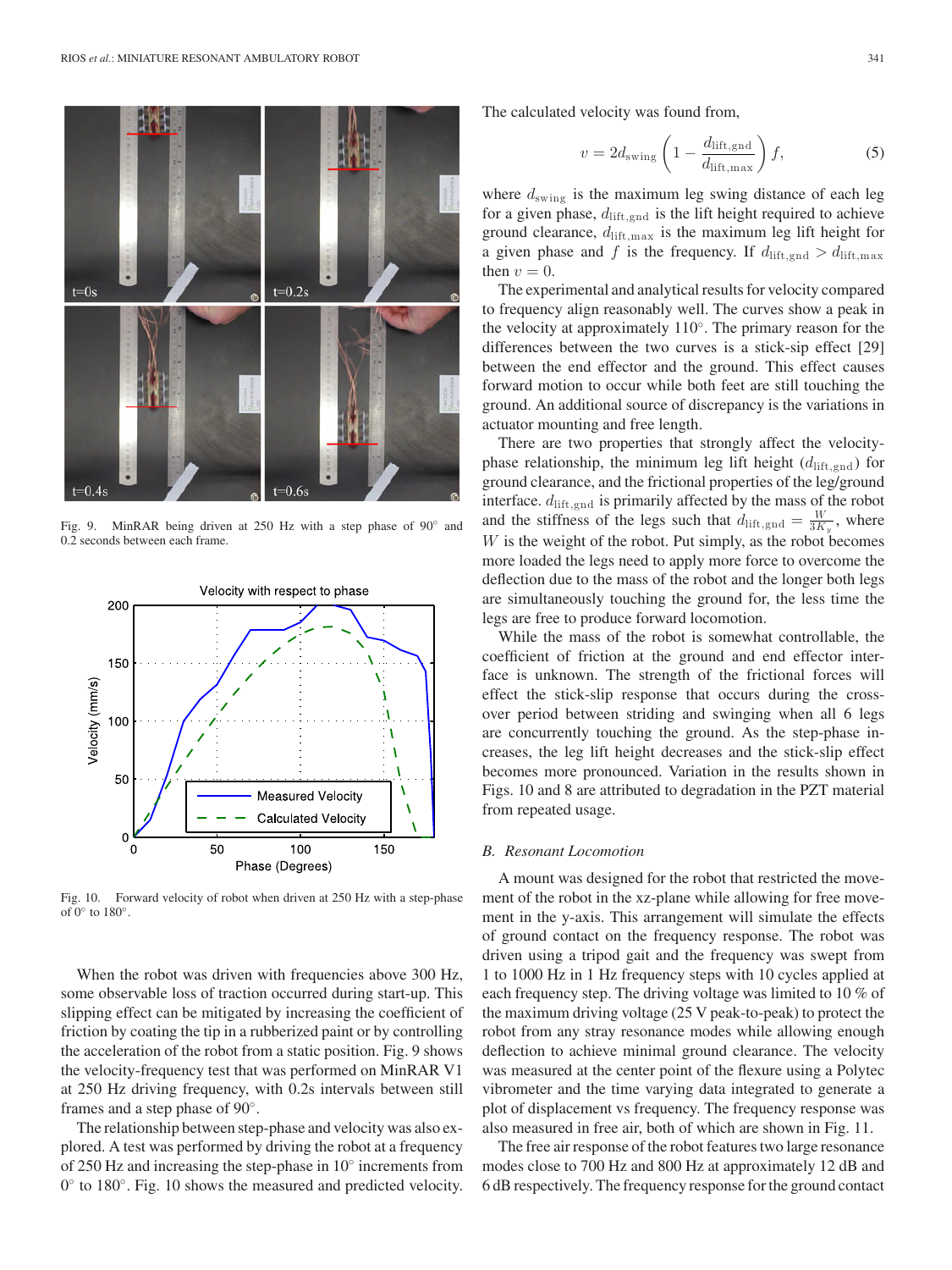

Fig. 11. A frequency response comparison of the leg in free-air and ground contact.

TABLE II PERFORMANCE OF MINIATURE ROBOTS

| Robot             | Mass      | Length           | Speed             | Tethered? |
|-------------------|-----------|------------------|-------------------|-----------|
| HAMR <sub>3</sub> | 1.7g      | $48$ mm          | $42 \text{ mm/s}$ | No        |
| Soft Robot [16]   | 80g       | $182 \text{ mm}$ | $4 \text{ mm/s}$  | Yes       |
| m-DoF [18]        | 2.1mg/leg |                  | $27 \text{ mm/s}$ | Yes       |
| Hariri 1 [23]     | $3.25$ g  | $50 \text{ mm}$  | $40 \text{ mm/s}$ | Yes       |
| <b>LPMR [22]</b>  | 6.27g     | $50 \text{ mm}$  | $246.5$ mm/s      | No        |
| MinRAR V1         | 16g       | $55 \text{ mm}$  | $520$ mm/s        | Yes       |

shows a significantly flatter response with a slight amplification at 350 Hz and a more significant peak between 750 to 800 Hz. Driving this robot at the higher resonance frequency is not recommended due to the possibility of destructive amplification of the piezoelectric actuators if a loss in ground contact occurs,such as when walking over a crack or bump in the ground.

The flatness of the response allows the robot to be driven over a broad frequency range with a relatively linear response. The robot can be driven at a frequency of 350 Hz for a small gain in the forward velocity. By driving the robot at this resonance there is no risk of damage to the actuators. When compared to the free air response, the ground contact effect is similar to an increase in damping which is related to the total mass of the robot.

#### *C. Performance Comparison*

Although this robot is only a prototype designed to test the mode of locomotion and construction method, it performs reasonably well when compared to similar robots. Table II compares the speed, mass and abilities of several other robots with the MinRAR V1 robot. The MinRAR V1 outperformed other robots in terms of raw speed, but tended to be heavier and lacked on-board electronics.

# VI. CONCLUSION

A miniature resonant ambulatory robot (MinRAR V1) was presented which utilizes bimorph piezoelectric actuators to produce an ambulatory motion. The focus of this work was to test the proposed driving methodology and leg configuration on a fully realized miniature robot by applying the previously described 3D lumped mass model in the design of the flexure and end-effector [25]. The robot was able to achieve forward locomotion speeds of up to 520 mm/s or approximately 10 body lengths per second with a driving frequency of 350 Hz and a step-phase of 90°.

The effect of varying the ratio of leg lift to leg stride distance was also investigated. An experiment was performed that identified an optimal step-phase of approximately  $110°$ when driven on a smooth and high friction surface. When the friction of the driving surface was altered, a significant loss of traction was observed during high speed start up. Lastly, the predicted locomotion speed was found to be higher than expected due to a stick-slip effect that was occurring during the transition from lifting to swinging of the legs.

The experimental work highlighted the importance of a uniform mechanical construction for attaining consistent resonance modes across all legs. This can be improved by simplifying the manufacturing process and reducing the assembly steps. Another approach is to fine tune the resonance modes after construction by adding small lumped masses to the tips of the end-effector or ends of the actuator.

Lastly, a frequency response analysis was performed to determine the effect of ground contact on the resonance modes of the robot. This test showed the ground contact to produce a significant damping like effect of the resonance modes, but highlighted a small resonance mode at approximately 350 Hz.

Future work will involve the implementation of control strategies to maintain optimal step-phase and frequency with an aim to achieve a desired forward velocity. The power supply and control electronics will also be miniaturized to allow for autonomous, un-tethered operation. Finally, the manufacturing process will be streamlined to improve the uniformity of the piezoelectric actuators and the resonance response of the legs.

## **REFERENCES**

- [1] C. Zhu, "In-pipe robot for inspection and sampling tasks," *Ind. Robot Int. J.*, vol. 34, no. 1, pp. 39–45, 2007.
- [2] J. Casper and R. R. Murphy, "Human-robot interactions during the robotassisted urban search and rescue response at the World Trade Center," *IEEE Trans. Syst., Man, Cybern. Part B, Cybern.*, vol. 33, no. 3, pp. 367–85, Jan. 2003.
- [3] L. Zhang, Q. Huang, Y. Li, J. Gao, H. Li, and L. Wu, "Research and development of throwable miniature reconnaissance robot," in *Proc. 2012 IEEE Int. Conf. Mechatronics Autom.*, Aug. 2012, pp. 1254–1259.
- [4] T. Seo and M. Sitti, "Tank-like module-based climbing robot using passive compliant joints," *IEEE/ASME Trans. Mechatronics*, vol. 18, no. 1, pp. 397–408, Feb. 2013.
- [5] O. Dolghi, K. W. Strabala, T. D. Wortman, M. R. Goede, S. M. Farritor, and D. Oleynikov, "Miniature in vivo robot for laparoendoscopic single-site surgery," *Surgical Endoscopy*, vol. 25, no. 10, pp. 3453–3458, Oct. 2011.
- [6] J. Huang, S. M. Farritor, A. Qadi, and S. Goddard, "Localization and follow-the-leader control of a heterogeneous group of mobile robots," *IEEE/ASME Trans. Mechatronics*, vol. 11, no. 2, pp. 205–215, Apr. 2006.
- [7] J. A. Paradiso and T. Starner, "Energy scavenging for mobile and wireless electronics," *IEEE Pervasive Comput.*, vol. 4, no. 1, pp. 18–27, Jan. 2005.
- [8] S. Miyashita, S. Guitron, M. Ludersdorfer, C. R. Sung, and D. Rus, "An untethered miniature origami robot that self-folds, walks, swims, and degrades," in *Proc. 2015 IEEE Int. Conf. Robot. Autom.*, 2015, pp. 1490–1496.